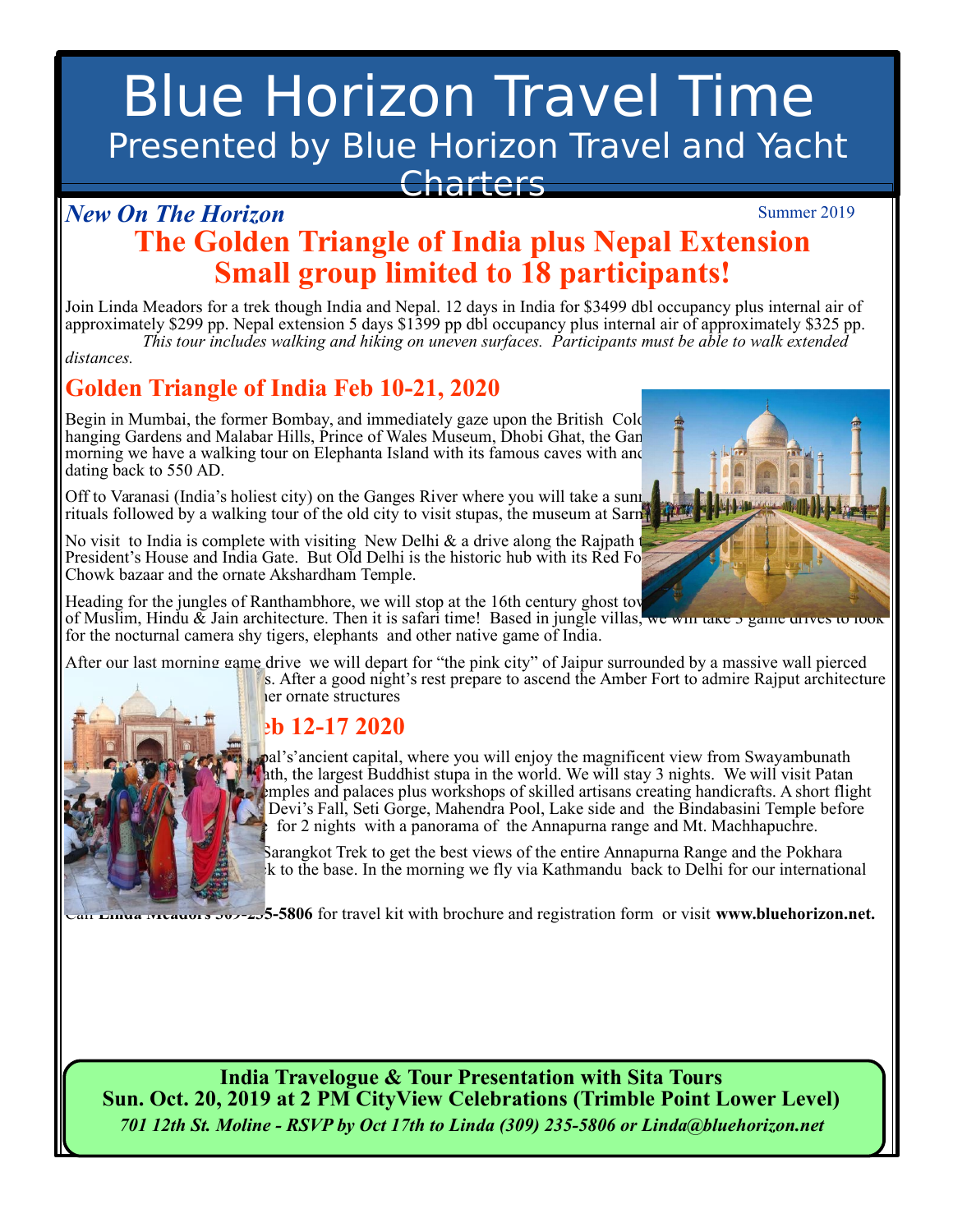**Germany's Romantic Road to the Oberammergau Passion Play July 16 - 25, 2020**

### **Breathtaking Alpine beauty plus the play of the decade! Don't delay as our tickets are almost gone!**

**Once every ten years Blue Horizon Travel has the opportunity to take you to German Oberammergau Passion Play. This inspiring and uplifting play with a cast of over 20** musicians, chorus members and theater crew has been re-enacted every 10 years as dedication by villagers since the Middle Ages when the village of Oberammergau was **Bubonic Plague. The surviving villagers appealed for Divine intervention to save the** if God were to spare them, they would perform a Passion Play every ten years. Vill **person fell victim to the Plague after that. Keeping their promise, the people of Ober 1st play in 1634 and have continued to do so through the centuries. Highlights include:** 

**2 nights in Heidelberg including the Castle and Old Town 1 night in the walled medieval village of Rothenburg Leisurely drive along the Romantic Road through Nordlingen and Dinkelsbuhl Photo stop at King Ludwig's Neuschwanstein Castle 2 nights in Garmisch Partenkirchen Alpine cable car trip up the Zugspitze Monastery of Ettal & Linderhof Castle 2 nights in Oberammergau with prime seating for the Passion Play 1 night in Munich for major sites and dinner in a beer hall Land only cash pricing \$3,207 pp dbl occ. Single sup \$885 (Air available from all major gateways)**  Contact Linda@bluehorizon.net 309-235-5806 or Bonnie@bluehorizon.net 309-737-0059

**Visit www.bluehorizon.net for day by day itinerary & registration form** 

**A Journey Through Eastern Europe with The Newmans October 6 - 17, 2019** 

### **LAST CHANCE to book with airfare from O'Hare for only \$752.00!**

**A Journey through Eastern Europe - An extraordinary ten night custom tour exploring the Czech Republic, Slovakia and Hungary. Our journey encompasses top rated and off the beaten path sights with a lot of unique** 

**experiences included! Please join Joel & Bonnie Newman on this special journal** We begin with three nights in stunning Prague with a day trip to Cesky Kr Bohemia and Ceske Budejovice, home of the original Budweiser Brewery. **a 2 night stay with a stop at Kunta Hora, the City of Silver, in route. We co** in the beautiful Low & High Tatras Mountains reaching Kosice for another to Budapest, the intriguing capital of Hungary, for three nights to enjoy the Along the journey we will sample wine, sheep cheese, beer and apricot bra the Danube, watch a horse show, visit unique castles, tour amazing church enjoy the charm of small towns. Included are daily breakfast, 3 lunches and 3 dinners in **Czech, Hungarian and Gypsy feasts with entertainment.**  The tour cost is \$3,010 per person based on double occupancy. We would lo



**Contact Bonnie (309) 737-0059 or Bonnie@bluehorizon.net Day by day itinerary & registration form can be found on www.bluehorizon.net** 

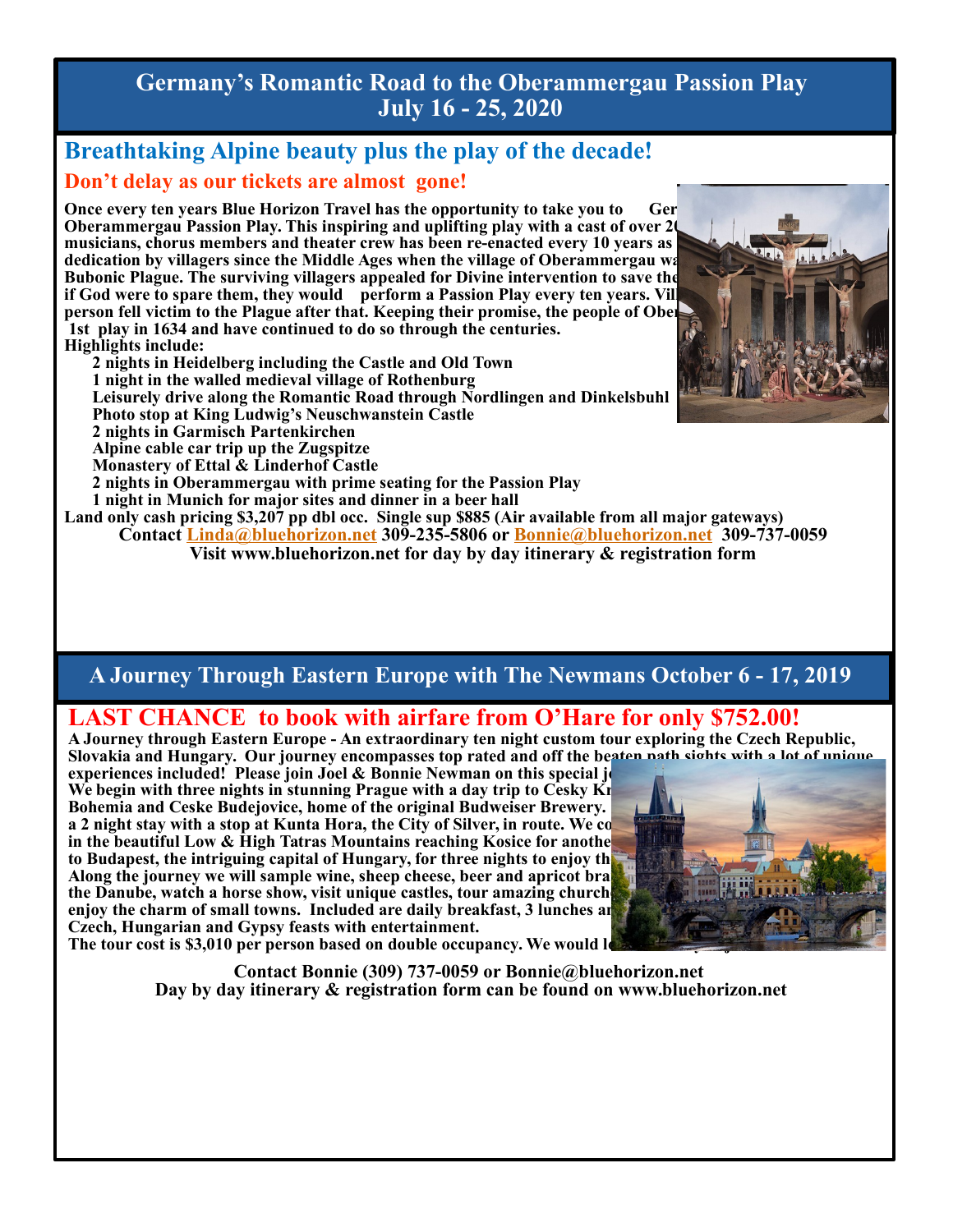### **A Journey Through Thailand March 5 - 18, 2020**

Please join Joel & Bonnie Newman for a 13 night customized tour featuring intime for a little relaxation too. "A Journey through Thailand" begins with five Bangkok will be spent with visits to the Grand Palace and Wat Po (one of the o **Bangkok) and Chinatown along with excursions to the ancient city of Ayutthay** Damnoen Saduak. While in Bangkok we will also enjoy a cooking class and a f

**From Bangkok we will fly to Chiang Rai for a two night stay. The Chiang Rai in Thailand**  $\tilde{\mathbf{x}}$  **is a mountainous area with beautiful landscapes. We will visit the borders of Myanmar, Laos and Thailand are located along the Mekong River. During our three night stay in Chiang Mai we will visit the morning market and a handicraft village X** 

**manufacturing unique Thai arts. Our day trip will take us to an elephant camp (with a ride on one through the forest), the village of Baan Tong Luang and a stop at an orchid farm before our return.** 

**From Chiang Mai we fly to the island of Phuket in the Andaman Sea for three nights. We'll cruise in the magical Phang Nga Bay and have one full day of leisure to enjoy our resort before returning home.** 

**The cost of the land package is \$3599.00 per person based on double occupancy & a small group experience. The cost will include all sightseeing and excursions, deluxe hotels, daily breakfast, 4 lunches and a Khantoke dinner with authentic traditional performances featuring regional tribes.** 

**Contact Bonnie for more information 309-737-0059 or bonnie@bluehorizon.net Day by day itinerary & registration form can be found on www.bluehorizon.net** 

> **Thailand Travelogue/Tour Presentation (Sita Tours) Sun. Oct. 20, 2019 at 2 PM CityView Celebrations (Trimble Point Lower Level) 701 12th St. Moline**  *RSVP to Bonnie (309) 737-0059 or Bonnie@bluehorizon.net*

**Highlights of Egypt Including Nile Rive Cruise & Red Sea Nov. 9 - 19, 2019** 



**Last Chance! Deadline for registrations is August 5th!** 

**<b>***<u>O* visit one of the world's greatest ancient civilizations. Save </u> the standard price. Join a small group of only 20 during **Egypt's most comfortable touring season, November, when daytime temperatures s** are cool. This tour lead by noted Egyptologist, Brian Alm, **hotels, most meals and luxurious Nile river cruise vessel.** 

**Highlights include: Ancient Cairo - the Pyramids & Sphinx, Khan el Khalili** 

**Bazaar and the Grand Egyptian Museum; Aswan flight to board cruise, Nubian village & Aswan Dam; Philae Temple & Kom Ombo Edfu Temple of Horus; Luxor's Valley of the Kings & Queens & Karnak Temple: end with beach time at the Red Sea. Optional: Light shows, Abu Simbel & Bedouin Safari.** 

**SAVE 25% NOW ! \$3148 pp dbl occ ( Regular Price \$4198 ) single sup \$650 Download brochure and registration form at** 

**Cruise on the Danube, Main, Rhine & Moselle Rivers June 1 - 10, 2020** 

**Cruise the Central European Waterways GROUP SAVINGS of \$500pp! Blue Horizon has blocked group space on this extraordinary cruise tour which begins with 2 nights in magical Prague, Czech Republic before boarding the new Tranquility II in Nuremberg, Germany to verturally quaintest villages along 4 waterways! Early booking and past Globus traveler discounts are available.** 

**Contact Linda Meadors 309-235-5806 Linda@blue Brochure and registration available at www.bluehorizon.net**